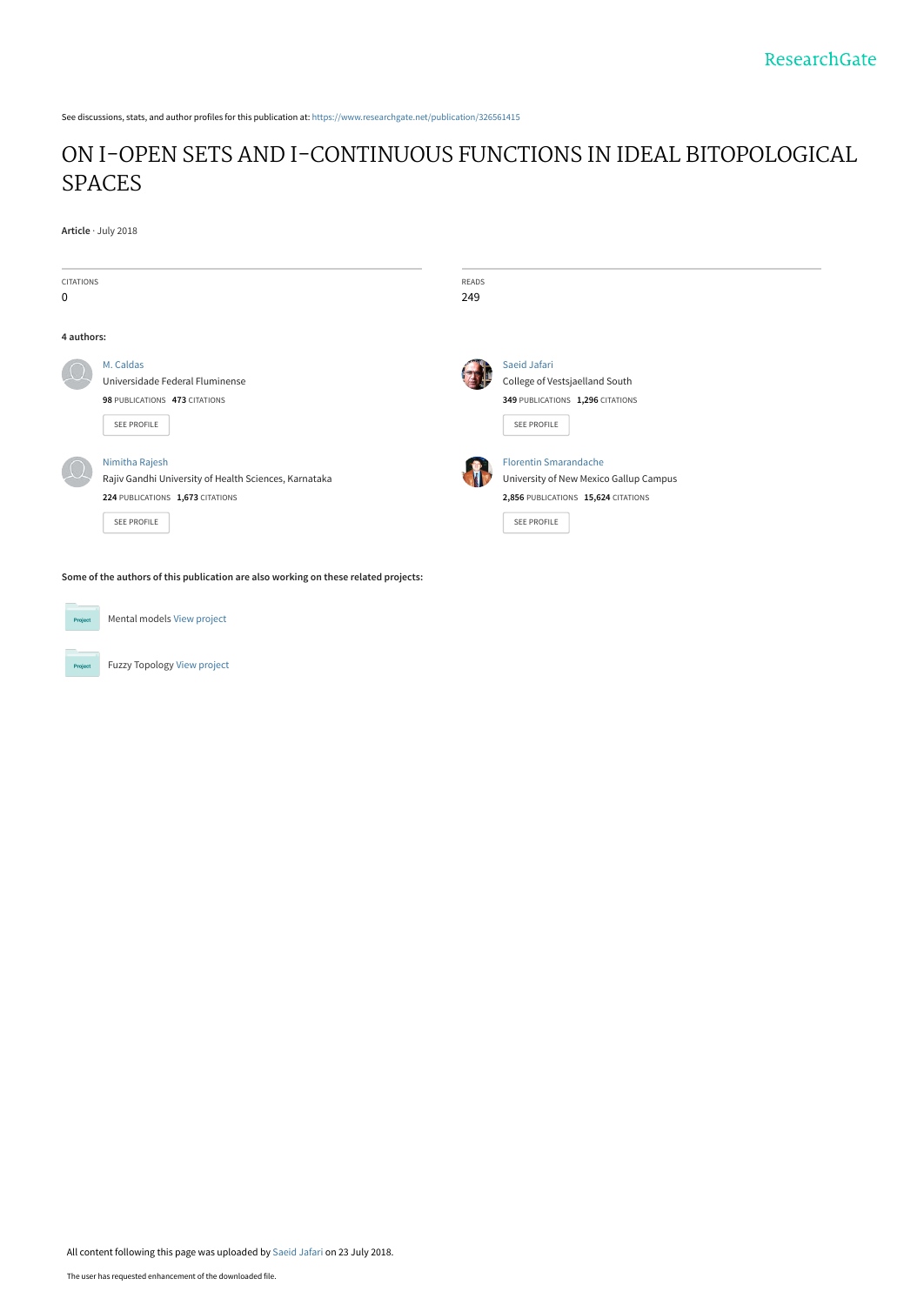## ON *I*-OPEN SETS AND *I*-CONTINUOUS FUNCTIONS IN IDEAL BITOPOLOGICAL SPACES

### M. CALDAS, S. JAFARI, N. RAJESH AND F. SMARANDACHE

ABSTRACT. The aim of this paper is to introduce and characterize the concepts of I-open sets and their related notions in ideal bitopological spaces.

## 1. Introduction and Preliminaries

The concept of ideals in topological spaces has been introduced and studied by Kuratowski [19] and Vaidyanathasamy [24]. Hamlett and Janković (see [12], [13], [17] and [18]) used topological ideals to generalize many notions and properties in general topology. The research in this direction continued by many researchers such as M. E. Abd El-Monsef, A. Al-Omari, F. G. Arenas, M. Caldas, J. Dontchev, M. Ganster, D. N. Georgiou, T. R. Hamlett, E. Hatir, S. D. Iliadis, S. Jafari, D. Jankovic, E. F. Lashien, M. Maheswari, , H. Maki, A. C. Megaritis, F. I. Michael, A. A. Nasef, T. Noiri, B. K. Papadopoulos, M. Parimala, G. A. Prinos, M. L. Puertas, M. Rajamani, N. Rajesh, D. Rose, A. Selvakumar, Jun-Iti Umehara and many others (see [1], [2], [5], [7], [8], [9], [10], [11], [14], [15], [18], [23], [21], [22]). An ideal  $\mathcal I$ on a topological space  $(X, \tau)$  is a nonempty collection of subsets of X which satisfies (i)  $A \in \mathcal{I}$  and  $B \subset A$  implies  $B \in \mathcal{I}$  and (ii)  $A \in \mathcal{I}$  and  $B \in \mathcal{I}$  implies  $A \cup B \in \mathcal{I}$ . Given a topological space  $(X, \tau)$  with an ideal  $\mathcal I$  on X and if  $\mathcal P(X)$  is the set of all subsets of X, a set operator (.)<sup>\*</sup>:  $\mathcal{P}(X)$  →  $\mathcal{P}(X)$ , called the local function [24] of A with respect to  $\tau$  and  $\mathcal{I}$ , is defined as follows: for  $A \subset X$ ,  $A^*(\tau, \mathcal{I}) = \{x \in X | U \cap A \notin \mathcal{I}\}$ for every  $U \in \tau(x)$ , where  $\tau(x) = \{U \in \tau | x \in U\}$ . If  $\mathcal I$  is an ideal on X, then  $(X, \tau_1, \tau_2, \mathcal{I})$  is called an ideal bitopological space. Let A be a subset of a bitopological space  $(X, \tau_1, \tau_2)$ . We denote the closure of A and the interior of A with respect to  $\tau_i$  by  $\tau_i$ -Cl(A) and  $\tau_i$ -Int(A), respectively. A subset A of a bitopological space  $(X, \tau_1, \tau_2)$  is said to be  $(i, j)$ -preopen [16] if  $A \subset \tau_i$ -Int $(\tau_i$ -Cl(A)), where  $i, j = 1, 2$  and  $i \neq j$ . A subset S of an ideal topological space  $(X, \tau, \mathcal{I})$  is said to be  $(i, j)$ -pre-L-open [4] if  $S \subset \tau_i$ -Int $(\tau_j$ -Cl<sup>\*</sup>(S)). A subset A of a bitopological space  $(X, \tau_1, \tau_2)$  is said to be  $(i, j)$ -preopen [16] (resp.  $(i, j)$ -semi-*I*-open [3]) if  $A \subset \tau_i$ -Int $(\tau_j$ -Cl(A)) (resp.  $S \subset \tau_j$ -Cl<sup>\*</sup>( $\tau_i$ -Int(S))), where  $i, j = 1, 2$ 

<sup>2000</sup> Mathematics Subject Classification. 54D10.

Key words and phrases. Ideal bitopological spaces,  $(i, j)$ -*I*-open sets,  $(i, j)$ -*I*closed sets.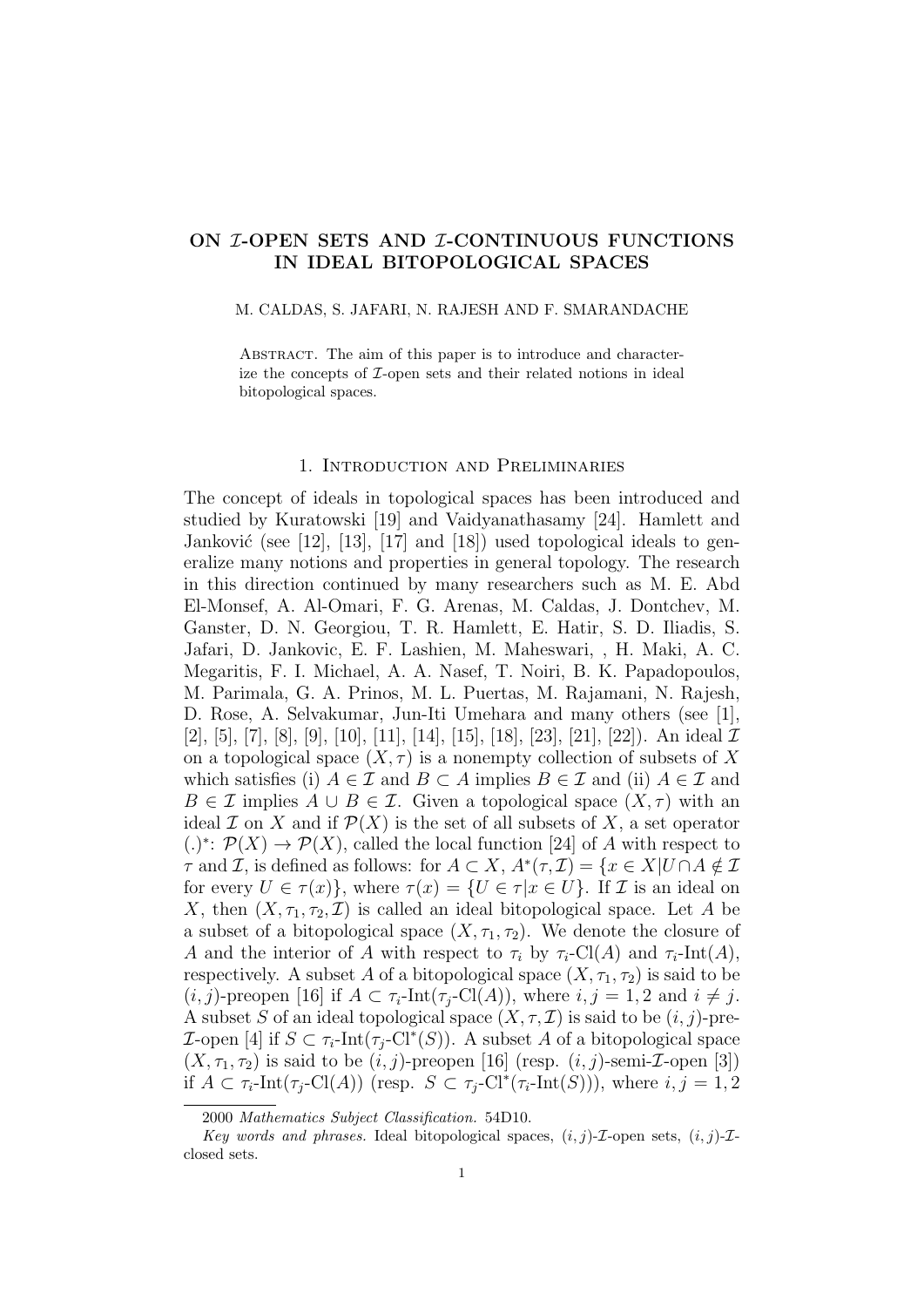and  $i \neq j$ . The complement of an  $(i, j)$ -semi-*I*-open set is called an  $(i, j)$ -semi-*I*-closed set. A function  $f : (X, \tau_1, \tau_2, \mathcal{I}) \to (Y, \sigma_1, \sigma_2)$  is said to be  $(i, j)$ -pre-*I*-continuous [4] if the inverse image of every  $\sigma_i$ open set in  $(Y, \sigma_1, \sigma_2)$  is  $(i, j)$ -pre-*L*-open in  $(X, \tau_1, \tau_2, \mathcal{I})$ , where  $i \neq j$ ,  $i, j=1, 2.$ 

# 2.  $(i, j)$ - $\mathcal{I}$ -OPEN SETS

**Definition 2.1.** A subset A of an ideal bitopological space  $(X, \tau_i, \tau_2, \mathcal{I})$ is said to be  $(i, j)$ -*T*-open if  $A \subset \tau_i$ -Int $(A_j^*)$ . The family of all  $(i, j)$ -*I*-open subsets of  $(X, \tau_i, \tau_2, \mathcal{I})$  is denoted by  $(i, j)$ - $IO(X)$ .

**Remark 2.2.** It is clear that  $(1, 2)$ -*I*-openness and  $\tau_1$ -openness are independent notions.

Example 2.3. Let  $X = \{a, b, c\}$ ,  $\tau_1 = \{\emptyset, \{a\}, \{a, b\}, X\}$ ,  $\tau_2 = \{\emptyset, \{a\}, \{a, c\}, X\}$ and  $\mathcal{I} = \{ \emptyset, \{a\} \}.$  Then  $\tau_1$ -Int $(\{a, b\}_2^*) = \tau_1$ -Int $(\{b\}) = \emptyset \supsetneq \{a, b\}.$ Therefore  $\{a, b\}$  is a  $\tau_1$ -open set but not  $(1, 2)$ -*T*-open.

Example 2.4. Let  $X = \{a, b, c\}$ ,  $\tau_1 = \{\emptyset, \{a, b\}, X\}$ ,  $\tau_2 = \{\emptyset, \{a\}, \{a, b\}, X\}$ and  $\mathcal{I} = \{\emptyset, \{b\}\}\$ . Then  $\tau_1$ -Int $(\{a\}_2^*) = \tau_1$ -Int $(X) = X \supset \{a\}$ . Therefore,  $\{a\}$  is  $(1, 2)$ -*T*-open set but not  $\tau_1$ -open.

**Remark 2.5.** Similarly  $(1, 2)$ -*I*-openness and  $\tau_2$ -openness are independent notions.

Example 2.6. Let  $X = \{a, b, c\}, \tau_1 = \{\emptyset, \{a\}, \{c\}, \{a, c\}, X\}, \tau_2 =$  $\{\emptyset, \{b\}, \{c\}, \{b, c\}, X\}$  and  $\mathcal{I} = \{\emptyset, \{c\}\}\$ . Then  $\tau_1$ -Int $(\{b, c\}_2^*) = \tau_1$ - $Int({a, b}) = {a} \supseteq {b, c}$ . Therefore,  ${b, c}$  is a  $\tau_2$ -open set but not  $(1, 2)$ - $\mathcal{I}$ -open.

Example 2.7. Let  $X = \{a, b, c\}, \tau_1 = \{\emptyset, \{a\}, \{c\}, \{a, c\}\}, \tau_2 =$  $\{\emptyset, \{b\}, \{b, c\}, X\}$  and  $\mathcal{I} = \{\emptyset, \{c\}\}\$ . Then  $\tau_1$ -Int $(\{a\}_2^*) = \tau_1$ -Int $(\{a\}) =$  ${a} \supset {a}$ . Therefore,  ${a}$  is an  $(1, 2)$ -*I*-open set but not  $\tau_2$ -open.

**Proposition 2.8.** Every  $(i, j)$ - $\mathcal{I}$ -open set is  $(i, j)$ -pre- $\mathcal{I}$ -open.

*Proof.* Let A be an  $(i, j)$ -*T*-open set. Then  $A \subset \tau_i$ -Int $(A_j^*) \subset \tau_i$ -Int $(A \cup$  $A_j^*$  =  $\tau_i$ -Int( $\tau_j$ -Cl<sup>\*</sup>(A)). Therefore,  $A \in (i, j)$ -PIO(X).

Example 2.9. Let  $X = \{a, b, c\}, \tau_1 = \{\emptyset, \{a\}, \{c\}, \{a, c\}, X\}, \tau_2 =$  $\{\emptyset, \{b, c\}, X\}$  and  $\mathcal{I} = \{\emptyset, \{c\}\}\$ . Then the set  $\{c\}$  is  $(1, 2)$ -preopen but not  $(1, 2)$ - $\mathcal{I}$ -open.

**Remark 2.10.** The intersection of two  $(i, j)$ -*I*-open sets need not be  $(i, j)$ -*T*-open as showm in the following example.

Example 2.11. Let  $X = \{a, b, c\}$ ,  $\tau_1 = \{\emptyset, \{a\}, \{c\}, \{a, c\}, X\}$ ,  $\tau_2 =$  $\{\emptyset, \{b\}, \{b, c\}, X\}$  and  $\mathcal{I} = \{\emptyset, \{a\}\}\$ . Then  $\{a, b\}, \{a, c\} \in (1, 2)$ - $\mathcal{I}O(X)$  but  $\{a, b\} \cap \{a, c\} = \{a\} \notin (1, 2)\text{-}\mathcal{I}O(X).$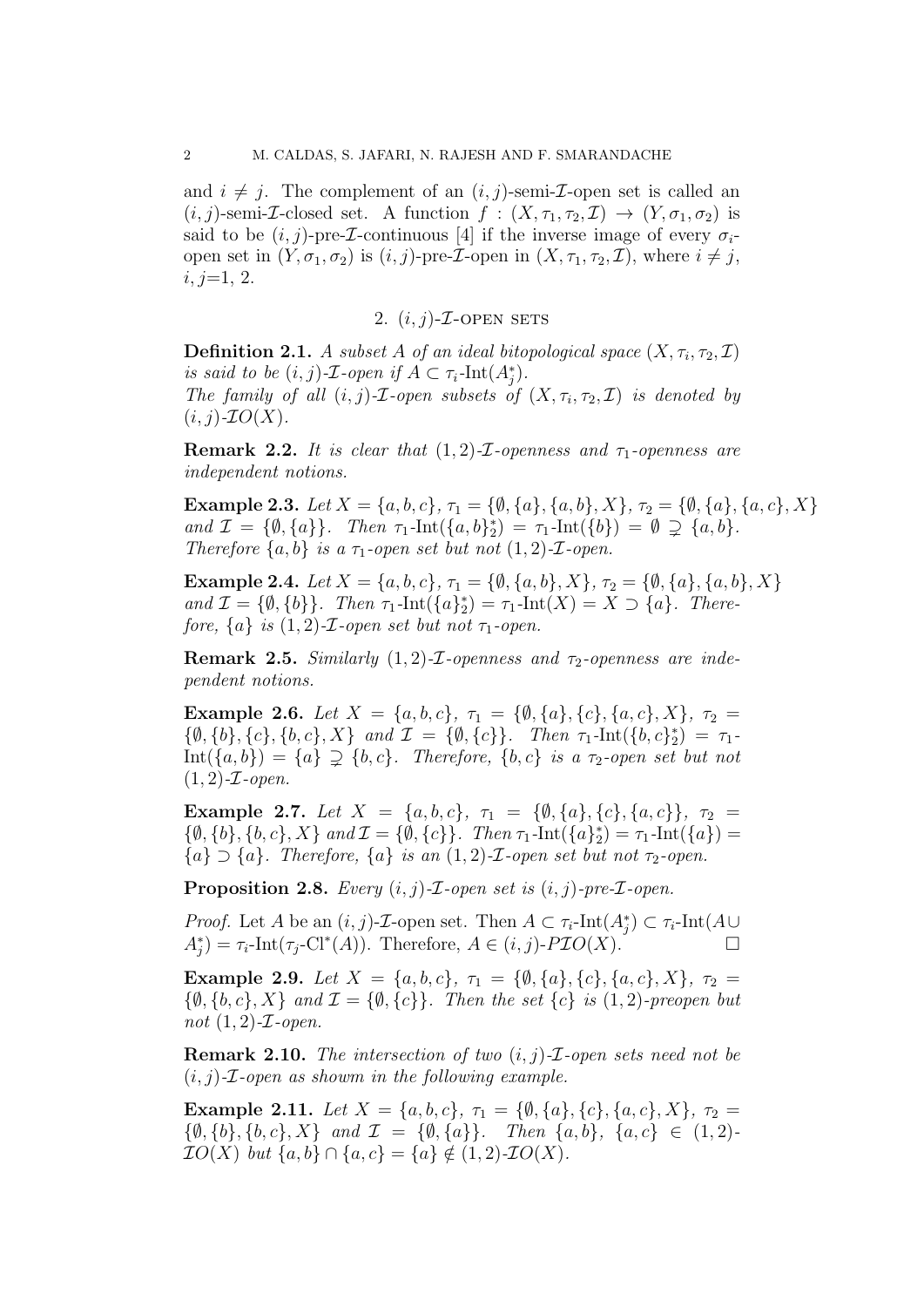**Theorem 2.12.** For an ideal bitopological space  $(X, \tau_1, \tau_2, \mathcal{I})$  and  $A \subset$ X, we have:

- (1) If  $\mathcal{I} = \{\emptyset\}$ , then  $A_j^*(\mathcal{I}) = \tau_j$ -Cl(A) and hence each of  $(i, j)$ - $\mathcal{I}$ open set and  $(i, j)$ -preopen set are coincide.
- (2) If  $\mathcal{I} = \mathcal{P}(X)$ , then  $A_j^*(\mathcal{I}) = \emptyset$  and hence A is  $(i, j)$ - $\mathcal{I}$ -open if and only if  $A = \emptyset$ .

**Theorem 2.13.** For any  $(i, j)$ -*I*-open set A of an ideal bitopological space  $(X, \tau_1, \tau_2, \mathcal{I})$ , we have  $A_j^* = (\tau_i\text{-Int}(A_j^*))_j^*$ .

*Proof.* Since  $A$  is  $(i, j)$ -*T*-open,  $A \subset \tau_i$ -Int $(A_j^*)$ . Then  $A_j^* \subset (\tau_i$ -Int $(A_j^*)$ <sub>j</sub>. Also we have  $\tau_i$ -Int $(A_j^*) \subset A_j^*$ ,  $(\tau_i$ -Int $(A_j^*)^* \subset (A_j^*)^* \subset A_j^*$ . Hence we have,  $A_j^* = (\tau_i\text{-Int}(A_j^*))_j^*$ .

**Definition 2.14.** A subset F of an ideal bitopological space  $(X, \tau_1, \tau_2, \mathcal{I})$ is called  $(i, j)$ -*T*-closed if its complement is  $(i, j)$ -*T*-open.

**Theorem 2.15.** For  $A \subset (X, \tau_1, \tau_2, \mathcal{I})$  we have  $((\tau_i\text{-Int}(A))^*_j)^c \neq \tau_i$  $Int((A<sup>c</sup>)<sub>j</sub><sup>*</sup>)$  in general.

Example 2.16. Let  $X = \{a, b, c\}, \tau_1 = \{\emptyset, \{a\}, \{a, b\}, X\}, \tau_2 =$  $\{\emptyset, \{a, c\}, X\}$  and  $\mathcal{I} = \{\emptyset, \{b\}\}\$ . Then  $((\tau_1\text{-Int}(\{a, b\}))_2^*)^c = (\{a, b\}_2^*)^c =$  $X^c = \emptyset$  (\*) and  $\tau_1$ -Int $((\{a, b\}^c)_2^*) = \tau_1$ -Int $(\{c\}_2^*) = \tau_1$ -Int $(X) = X$  (\*\*). Hence from (\*) and (\*\*), we get  $((\tau_1\text{-Int}(\{a,b\}))_2^*)^c \neq \tau_1\text{-Int}((\{a,b\}^c)_2^*)$ .

**Theorem 2.17.** If  $A \subset (X, \tau_1, \tau_2, \mathcal{I})$  is  $(i, j)$ -*T*-closed, then  $A \supset (\tau_i$ - $\mathrm{Int}(A))_{j}^{*}.$ 

*Proof.* Let A be  $(i, j)$ -*T*-closed. Then  $B = A^c$  is  $(i, j)$ -*T*-open. Thus,  $B \subset \tau_i$ -Int $(B_j^*), B \subset \tau_i$ -Int $(\tau_j\text{-}Cl(B)), B^c \supset \tau_j\text{-}Cl(\tau_i\text{-}Int(B^c)), A \supset \tau_j\text{-}$  $\text{Cl}(\tau_i\text{-Int}(A)).$  That is,  $\tau_j\text{-Cl}(\tau_i\text{-Int}(A)) \subset A$ , which implies that  $(\tau_i\text{-Int}(A))$ .  $\text{Int}(A))_j^* \subset \tau_j\text{-}\text{Cl}(\tau_i\text{-}\text{Int}(A)) \subset A.$  Therefore,  $A \supset (\tau_i\text{-}\text{Int}(A))_j^*$  $\Box$ 

**Theorem 2.18.** Let  $A \subset (X, \tau_1, \tau_2, \mathcal{I})$  and  $(X \setminus (\tau_i\text{-Int}(A))^*_j) = \tau_i$  $\mathrm{Int}((X\backslash A)^*_j)$ . Then A is  $(i, j)$ -*I*-closed if and only if  $A \supset (\tau_i$ - $\mathrm{Int}(A))^*_j$ .

*Proof.* It is obvious.

**Theorem 2.19.** Let  $(X, \tau_1, \tau_2, \mathcal{I})$  be an ideal bitopological space and  $A, B \subset X$ . Then:

- (i) If  $\{U_{\alpha} : \alpha \in \Delta\} \subset (i, j) \text{-} \mathcal{I}O(X)$ , then  $\bigcup \{U_{\alpha} : \alpha \in \Delta\} \in (i, j) \text{-} \mathcal{I}O(X)$  $IO(X).$
- (ii) If  $A \in (i, j)$ - $IO(X)$ ,  $B \in \tau_i$  and  $A_j^* \cap B \subset (A \cap B)_j^*$ , then  $A \cap B \in (i, j)$ - $\mathcal{I}O(X)$ .
- (iii) If  $A \in (i, j)$ - $IO(X)$ ,  $B \in \tau_i$  and  $B \cap A_j^* = B \cap (B \cap A)_j^*$ , then  $A \cap B \subset \tau_i$ -Int $(B \cap (B \cap A)_j^*$ ).

*Proof.* (*i*) Since  $\{U_{\alpha} : \alpha \in \Delta\} \subset (i, j)$ -*IO*(*X*), then  $U_{\alpha} \subset \tau_i$ -Int $((U_{\alpha})_j^*)$ , for every  $\alpha \in \Delta$ . Thus,  $\bigcup (U_\alpha) \subset \bigcup (\tau_i\text{-Int}((U_\alpha)^*_j)) \subset \tau_i\text{-Int}(\bigcup (U_\alpha)^*_j) \subset$  $\tau_i\text{-Int}(\bigcup U_\alpha)_j^*$ , for every  $\alpha \in \Delta$ . Hence  $\bigcup \{U_\alpha : \alpha \in \Delta\} \in (i,j)\text{-}TO(X)$ .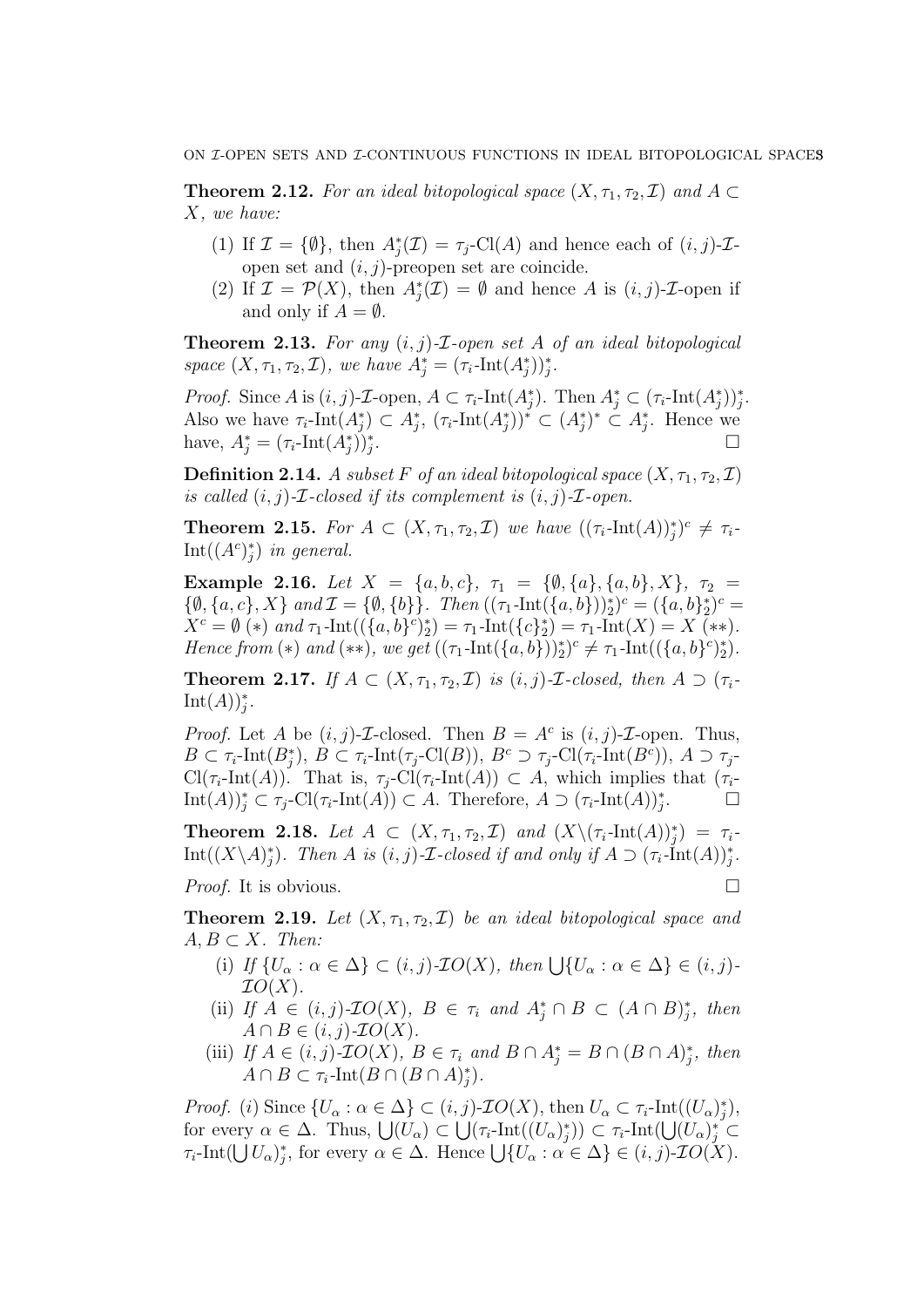(*ii*) Given  $A \in (i, j)$ -*IO*(*X*) and  $B \in \tau_i$ , that is  $A \subset \tau_i$ -Int $(A_j^*)$ . Then  $A \cap B \subset \tau_i$ -Int $(A_j^*) \cap B = \tau_i$ -Int $(A_j^* \cap B)$ . Since  $B \in \tau_i$  and  $A_j^* \cap B \subset$  $(A \cap B)_j^*$ , we have  $A \cap B \subset \tau_i$ -Int $((A \cap B)_j^*)$ . Hence,  $A \cap B \in (i, j)$ - $IO(X).$ 

(iii) Given  $A \in (i, j)$ - $\mathcal{I}O(X)$  and  $B \in \tau_i$ , That is  $A \subset \tau_i$ -Int $(A_j^*)$ . We have to prove  $A \cap B \subset \tau_i$ -Int $(B \cap (B \cap A)_j^*)$ . Thus,  $A \cap B \subset \tau_i$ - $\text{Int}(A_j^*) \cap B = \tau_i\text{-Int}(A_j^* \cap B) = \tau_i\text{-Int}(B \cap \tilde{A}_j^*)$ . Since  $B \cap A_j^* =$  $B \cap (B \cap A)_j^*$ . Hence  $A \cap B \subset \tau_i$ -Int $(B \cap (B \cap A)_j^*$  $\Box$ 

**Corollary 2.20.** The union of  $(i, j)$ -*I*-closed set and  $\tau_i$ -closed set is  $(i, j)$ -*T*-closed.

*Proof.* It is obvious.

**Theorem 2.21.** If  $A \subset (X, \tau_1, \tau_2, \mathcal{I})$  is  $(i, j)$ -*I*-open and  $(i, j)$ -semiclosed, then  $A = \tau_i$ -Int $(A_j^*)$ .

*Proof.* Given A is  $(i, j)$ -*T*-open. Then  $A \subset \tau_i$ -Int $(A_j^*)$ . Since  $(i, j)$ semiclosed,  $\tau_i$ -Int $(A_j^*) \subset \tau_i$ -Int $(\tau_j$ -Cl $(A)) \subset A$ . Thus  $\tau_i$ -Int $(A_j^*) \subset A$ . Hence we have,  $A = \tau_i$ -Int $(A_j^*)$ ).  $\Box$ 

**Theorem 2.22.** Let  $A \in (i, j)$ - $IO(X)$  and  $B \in (i, j)$ - $IO(Y)$ , then  $A \times B \in (i, j)$ - $IO(X \times Y)$ , if  $A_j^* \times B_j^* = (A \times B)_j^*$ .

Proof.  $A \times B \subset \tau_i$ -Int $(A_j^*) \times \tau_i$ -Int $(B_j^*) = \tau_i$ -Int $(A_j^* \times B_j^*)$ , from hypothesis. Then  $A \times B = \tau_i$ -Int $((A \times B)^*_j)$ ; hence,  $A \times B \in (i, j)$ - $\mathcal{I}O(X \times Y)$ .

**Theorem 2.23.** If  $(X, \tau_1, \tau_2, \mathcal{I})$  is an ideal bitopological space,  $A \in \tau_i$ and  $B \in (i, j)$ - $IO(X)$ , then there exists a  $\tau_i$ -open subset G of X such that  $A \cap G = \emptyset$ , implies  $A \cap B = \emptyset$ .

*Proof.* Since  $B \in (i, j)$ - $IO(X)$ , then  $B \subset \tau_i$ -Int $(B_j^*)$ . By taking  $G =$  $\tau_i$ -Int $(B_j^*)$  to be a  $\tau_i$ -open set such that  $B \subset G$ . But  $A \cap G = \emptyset$ , then  $G \subset X \backslash A$  implies that  $\tau_i$ -Cl(G)  $\subset X \backslash A$ . Hence  $B \subset (X \backslash A)$ . Therefore,  $A \cap B = \emptyset$ .

**Definition 2.24.** A subset A of  $(X, \tau_1, \tau_2, \mathcal{I})$  is said to be:

- (i)  $\tau_i^*$ -closed if  $A_i^* \subset A$ .
- (ii)  $\tau_i$ -\*-perfect  $A_i^* = A$ .

**Theorem 2.25.** For a subset  $A \subset (X, \tau_1, \tau_2, \mathcal{I})$ , we have

- (i) If A is  $\tau_j^*$ -closed and  $A \in (i, j)$ - $IO(X)$ , then  $\tau_i$ -Int $(A) = \tau_i$ -Int $(A_j^*).$
- (ii) If A is  $\tau_j$ -\*-perfect, then  $A = \tau_i$ -Int $(A_j^*)$  for every  $A \in (i, j)$ - $IO(X).$

*Proof.* (i) Let A be  $\tau_j$ -\*-closed and  $A \in (i, j)$ - $IO(X)$ . Then  $A_j^* \subset A$ and  $A \subset \tau_i$ -Int $(A_j^*)$ . Hence  $A \subset \tau_i$ -Int $(A_j^*) \Rightarrow \tau_i$ -Int $(A) \subset \tau_i$ -Int $(\tau_i$ - $\text{Int}(A_j^*)) \Rightarrow \tau_i\text{-Int}(A) \subset \tau_i\text{-Int}(A_j^*)$ . Also,  $A_j^* \subset A$ . Then  $\tau_i\text{-Int}(A_j^*) \subset A$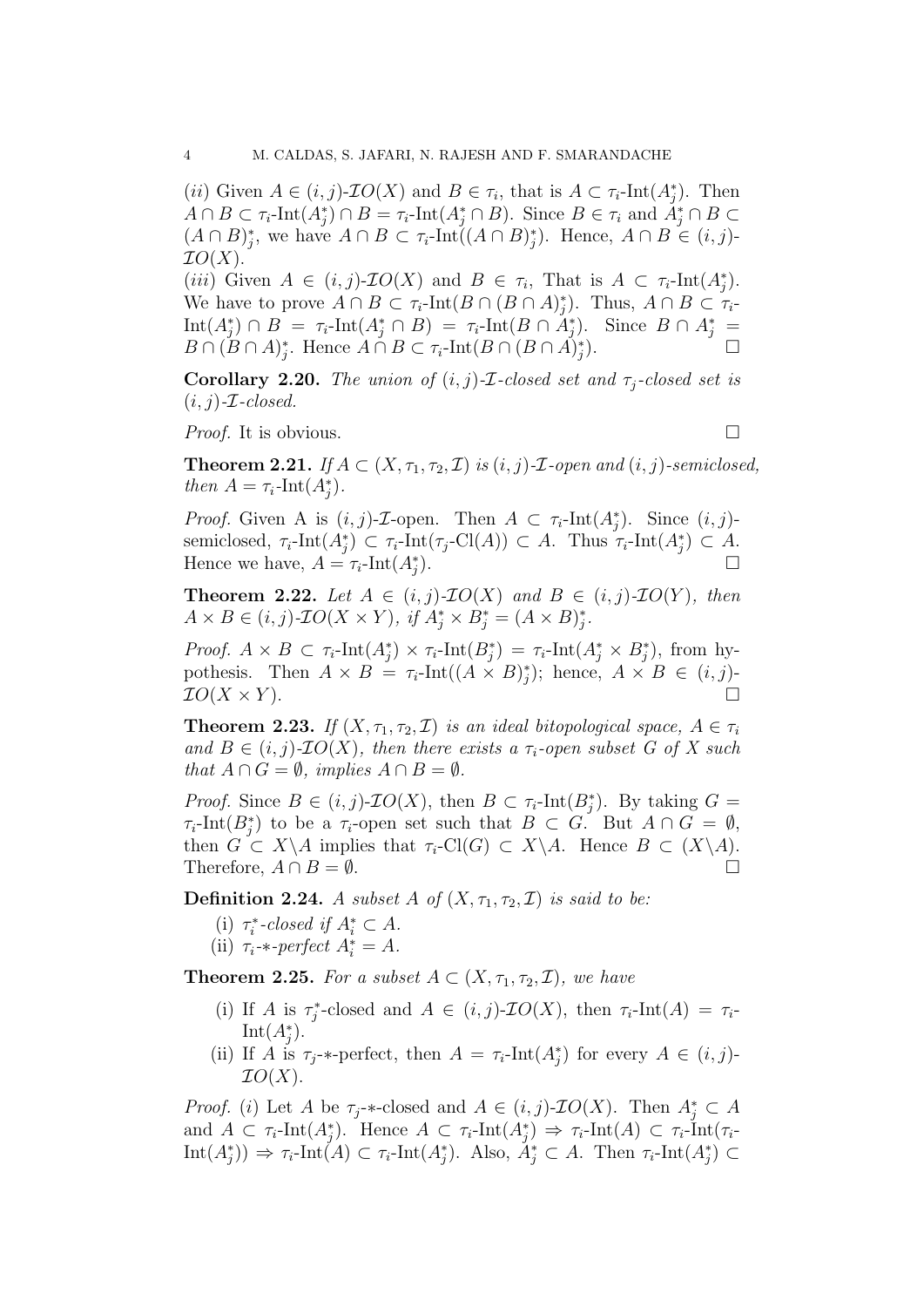$\tau_i$ -Int(A). Hence  $\tau_i$ -Int(A) =  $\tau_i$ -Int(A<sup>\*</sup><sub>j</sub>). (*ii*) Let A be  $\tau_j$ -\*-perfect and  $A \in (i, j)$ - $IO(X)$ . We have,  $A_j^* = A$ ,  $\tau_i\text{-Int}(A_j^*) = \tau_i\text{-Int}(A), \ \tau_i\text{-Int}(A_j^*) \subset A.$  Also we have  $A \subset \tau_i\text{-Int}(A_j^*)$ . Hence we have,  $A = \tau_i\text{-Int}(A_j^*)$ ).  $\Box$ 

**Definition 2.26.** Let  $(X, \tau_1, \tau_2, \mathcal{I})$  be an ideal bitopological space, S a subset of  $X$  and  $x$  be a point of  $X$ . Then

- (i) x is called an  $(i, j)$ -*I*-interior point of S if there exists  $V \in$  $(i, j)$ - $IO(X, \tau_1, \tau_2)$  such that  $x \in V \subset S$ .
- ii) the set of all  $(i, j)$ -*I*-interior points of S is called  $(i, j)$ -*I*-interior of S and is denoted by  $(i, j)$ - $\mathcal{I}$ Int $(S)$ .

**Theorem 2.27.** Let A and B be subsets of  $(X, \tau_1, \tau_2, \mathcal{I})$ . Then the following properties hold:

- (i)  $(i, j)$ - $\mathcal{I}$ Int $(A) = \bigcup \{T : T \subset A \text{ and } A \in (i, j)$ - $\mathcal{I}O(X)\}.$
- (ii)  $(i, j)$ - $\mathcal{I}$ Int $(A)$  is the largest  $(i, j)$ - $\mathcal{I}$ -open subset of X contained in A.
- (iii) A is  $(i, j)$ -*T*-open if and only if  $A = (i, j)$ -*T* Int(A).
- (iv)  $(i, j)$ - $\mathcal{I}$  Int $((i, j)$ - $\mathcal{I}$  Int $(A)) = (i, j)$ - $\mathcal{I}$  Int $(A)$ .
- (v) If  $A \subset B$ , then  $(i, j)$ - $\mathcal{I}$ Int $(A) \subset (i, j)$ - $\mathcal{I}$ Int $(B)$ .
- (vi)  $(i, j)$ - $\mathcal{I}$ Int $(A) \cup (i, j)$ - $\mathcal{I}$ Int $(B) \subset (i, j)$ - $\mathcal{I}$ Int $(A \cup B)$ .
- (vii)  $(i, j)$ - $\mathcal{I}$ Int $(A \cap B) \subset (i, j)$ - $\mathcal{I}$ Int $(A) \cap (i, j)$ - $\mathcal{I}$ Int $(B)$ .

*Proof.* (i). Let  $x \in \bigcup \{T : T \subset A \text{ and } A \in (i, j)\text{-}IO(X)\}\$ . Then, there exists  $T \in (i, j)$ - $IO(X, x)$  such that  $x \in T \subset A$  and hence  $x \in (i, j)$ - $\mathcal{I}$ Int(A). This shows that  $\bigcup \{T : T \subset A \text{ and } A \in (i,j)\text{-}IO(X)\}\subset$  $(i, j)$ - $\mathcal{I}$ Int $(A)$ . For the reverse inclusion, let  $x \in (i, j)$ - $\mathcal{I}$ Int $(A)$ . Then there exists  $T \in (i, j)$ - $\mathcal{I}O(X, x)$  such that  $x \in T \subset A$ . we obtain  $x \in \bigcup \{T : T \subset A \text{ and } A \in (i,j)\text{-}IO(X)\}.$  This shows that  $(i,j)\text{-}$  $\mathcal{I}$ Int $(A) \subset \bigcup \{T : T \subset A \text{ and } A \in (i, j)\text{-}\mathcal{I}O(X)\}\.$  Therefore, we obtain  $(i, j)$ - $\mathcal{I}$  Int $(A) = \bigcup \{T : T \subset A \text{ and } A \in (i, j)$ - $\mathcal{I}O(X)\}.$ The proof of  $(ii)-(v)$  are obvious.

(vi). Clearly,  $(i, j)$ - $\mathcal{I}$ Int $(A) \subset (i, j)$ - $\mathcal{I}$ Int $(A \cup B)$  and  $(i, j)$ - $\mathcal{I}$ Int $(B)$  $\subset (i, j)$ - $\mathcal{I}$ Int $(A \cup B)$ . Then by (v) we obtain  $(i, j)$ - $\mathcal{I}$ Int $(A) \cup (i, j)$ - $\mathcal{I}$ Int $(B) \subset (i, j)$ - $\mathcal{I}$ Int $(A \cup B)$ .

(vii). Since  $A \cap B \subset A$  and  $A \cap B \subset B$ , by (v), we have  $(i, j)$ - $\mathcal{I}$ Int $(A \cap B) \subset (i, j)$ - $\mathcal{I}$ Int $(A)$  and  $(i, j)$ - $\mathcal{I}$ Int $(A \cap B) \subset (i, j)$ - $\mathcal{I}$ Int $(B)$ . By (v)  $(i, j)$ - $\mathcal{I}$ Int $(A \cap B) \subset (i, j)$ - $\mathcal{I}$ Int $(A) \cap (i, j)$ - $\mathcal{I}$ Int $(B)$ .

**Definition 2.28.** Let  $(X, \tau_1, \tau_2, \mathcal{I})$  be an ideal bitopological space, S a subset of  $X$  and  $x$  be a point of  $X$ . Then

- (i) x is called an  $(i, j)$ -*I*-cluster point of S if  $V \cap S \neq \emptyset$  for every  $V \in (i, j)$ - $\mathcal{I}O(X, x)$ .
- (ii) the set of all  $(i, j)$ - $\mathcal{I}$ -cluster points of S is called  $(i, j)$ - $\mathcal{I}$ -closure of S and is denoted by  $(i, j)$ - $\mathcal{I}$ Cl(S).

**Theorem 2.29.** Let A and B be subsets of  $(X, \tau_1, \tau_2, \mathcal{I})$ . Then the following properties hold: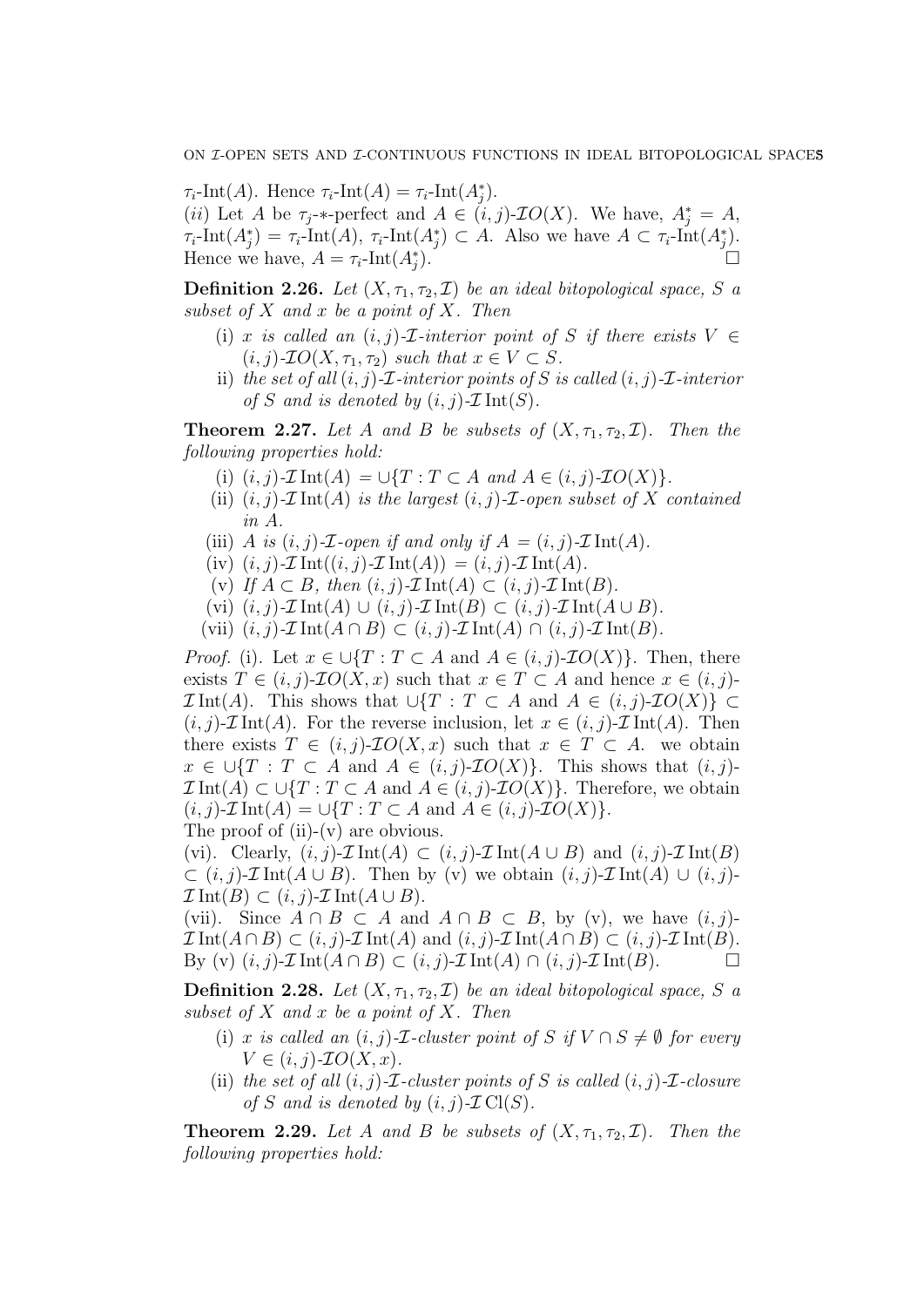- (i)  $(i, j)$ - $\mathcal{I}$ Cl $(A) = \bigcap \{F : A \subset F \text{ and } F \in (i, j)$ - $\mathcal{I}C(X)\}.$
- (ii)  $(i, j)$ - $\mathcal{I}$ Cl(A) is the smallest  $(i, j)$ - $\mathcal{I}$ -closed subset of X containing A.
- (iii) A is  $(i, j)$ -*T*-closed if and only if  $A = (i, j)$ -*T*Cl(A).
- (iv)  $(i, j)$ - $\mathcal{I}$  Cl $((i, j)$ - $\mathcal{I}$  Cl $(A) = (i, j)$ - $\mathcal{I}$  Cl $(A)$ .
- (v) If  $A \subset B$ , then  $(i, j)$ - $\mathcal{I}$  Cl(A)  $\subset (i, j)$ - $\mathcal{I}$  Cl(B).
- (vi)  $(i, j)$ - $\mathcal{I}$  Cl( $A \cup B$ ) =  $(i, j)$ - $\mathcal{I}$  Cl( $A$ )  $\cup$   $(i, j)$ - $\mathcal{I}$  Cl( $B$ ).
- (vii)  $(i, j)$ - $\mathcal{I}$  Cl( $A \cap B$ )  $\subset (i, j)$ - $\mathcal{I}$  Cl( $A$ )  $\cap (i, j)$ - $\mathcal{I}$  Cl( $B$ ).

*Proof.* (i). Suppose that  $x \notin (i, j)$ - $\mathcal{I}$  Cl(A). Then there exists  $F \in$  $(i, j)$ - $\mathcal{I}O(X)$  such that  $V \cap S \neq \emptyset$ . Since  $X \backslash V$  is  $(i, j)$ - $\mathcal{I}$ -closed set containing A and  $x \notin X\backslash V$ , we obtain  $x \notin \bigcap \{F : A \subset F \text{ and } F \in$  $(i, j)$ - $\mathcal{I}C(X)$ . Then there exists  $F \in (i, j)$ - $\mathcal{I}C(X)$  such that  $A \subset F$ and  $x \notin F$ . Since  $X\setminus V$  is  $(i, j)$ -*T*-closed set containing x, we obtain  $(X\backslash F) \cap A = \emptyset$ . This shows that  $x \notin (i, j)$ - $\mathcal{I}$  Cl(A). Therefore, we obtain  $(i, j)$ - $\mathcal{I}$  Cl(A) =  $\cap$ { $F : A \subset F$  and  $F \in (i, j)$ - $\mathcal{I}$ C(X). The other proofs are obvious.

**Theorem 2.30.** Let  $(X, \tau_1, \tau_2, \mathcal{I})$  be an ideal bitopological space and  $A \subset X$ . A point  $x \in (i, j)$ - $\mathcal{I}$ Cl(A) if and only if  $U \cap A \neq \emptyset$  for every  $U \in (i, j)$ - $\mathcal{I}O(X, x)$ .

*Proof.* Suppose that  $x \in (i, j)$ - $\mathcal{I}$  Cl(A). We shall show that  $U \cap A \neq \emptyset$ for every  $U \in (i, j)$ - $IO(X, x)$ . Suppose that there exists  $U \in (i, j)$ - $\mathcal{I}O(X,x)$  such that  $U \cap A = \emptyset$ . Then  $A \subset X \backslash U$  and  $X \backslash U$  is  $(i, j)$ - $\mathcal{I}\text{-closed.}$  Since  $A \subset X\setminus U$ ,  $(i, j)\text{-}\mathcal{I}\text{Cl}(A) \subset (i, j)\text{-}\mathcal{I}\text{Cl}(X\setminus U)$ . Since  $x \in (i, j)$ - $\mathcal{I}$ Cl(A), we have  $x \in (i, j)$ - $\mathcal{I}$ Cl(X\U). Since X\U is  $(i, j)$ -*I*-closed, we have  $x \in X\setminus U$ ; hence  $x \notin U$ , which is a contradicition that  $x \in U$ . Therefore,  $U \cap A \neq \emptyset$ . Conversely, suppose that  $U \cap A \neq \emptyset$ for every  $U \in (i, j)$ - $\mathcal{I}O(X, x)$ . We shall show that  $x \in (i, j)$ - $\mathcal{I}Cl(A)$ . Suppose that  $x \notin (i, j)$ - $\mathcal{I}$  Cl(A). Then there exists  $U \in (i, j)$ - $\mathcal{I}O(X, x)$ such that  $U \cap A = \emptyset$ . This is a contradicition to  $U \cap A \neq \emptyset$ ; hence  $x \in (i, j)$ - $\mathcal{I}$  Cl(A).

**Theorem 2.31.** Let  $(X, \tau_1, \tau_2, \mathcal{I})$  be an ideal bitopological space and  $A \subset X$ . Then the following propeties hold:

(i)  $(i, j)$ - $\mathcal{I}$  Int $(X \backslash A) = X \backslash (i, j)$ - $\mathcal{I}$  Cl $(A)$ ; (i)  $(i, j)$ - $\mathcal{I}$  Cl( $X \setminus A$ ) =  $X \setminus (i, j)$ - $\mathcal{I}$  Int( $A$ ).

*Proof.* (i). Let  $x \in (i, j)$ - $\mathcal{I}$ Cl(A). There exists  $V \in (i, j)$ - $\mathcal{I}O(X, x)$ such that  $V \cap A \neq \emptyset$ ; hence we obtain  $x \in (i, j)$ - $\mathcal{I}$  Int $(X \setminus A)$ . This shows that  $X\setminus (i, j)$ - $\mathcal{I}$  Cl(A)  $\subset (i, j)$ - $\mathcal{I}$  Int(X $\setminus$ A). Let  $x \in (i, j)$ - $\mathcal{I}$  Int(X $\setminus$ A). Since  $(i, j)$ - $\mathcal{I}$  Int $(X \setminus A) \cap A = \emptyset$ , we obtain  $x \notin (i, j)$ - $\mathcal{I}$  Cl(A); hence  $x \in$  $X\setminus (i, j)$ - $\mathcal{I}$  Cl(A). Therefore, we obtain  $(i, j)$ - $\mathcal{I}$ Int $(X\setminus A) = X\setminus (i, j)$ - $\mathcal{I}$  Cl(A).

(ii). Follows from (i).  $\Box$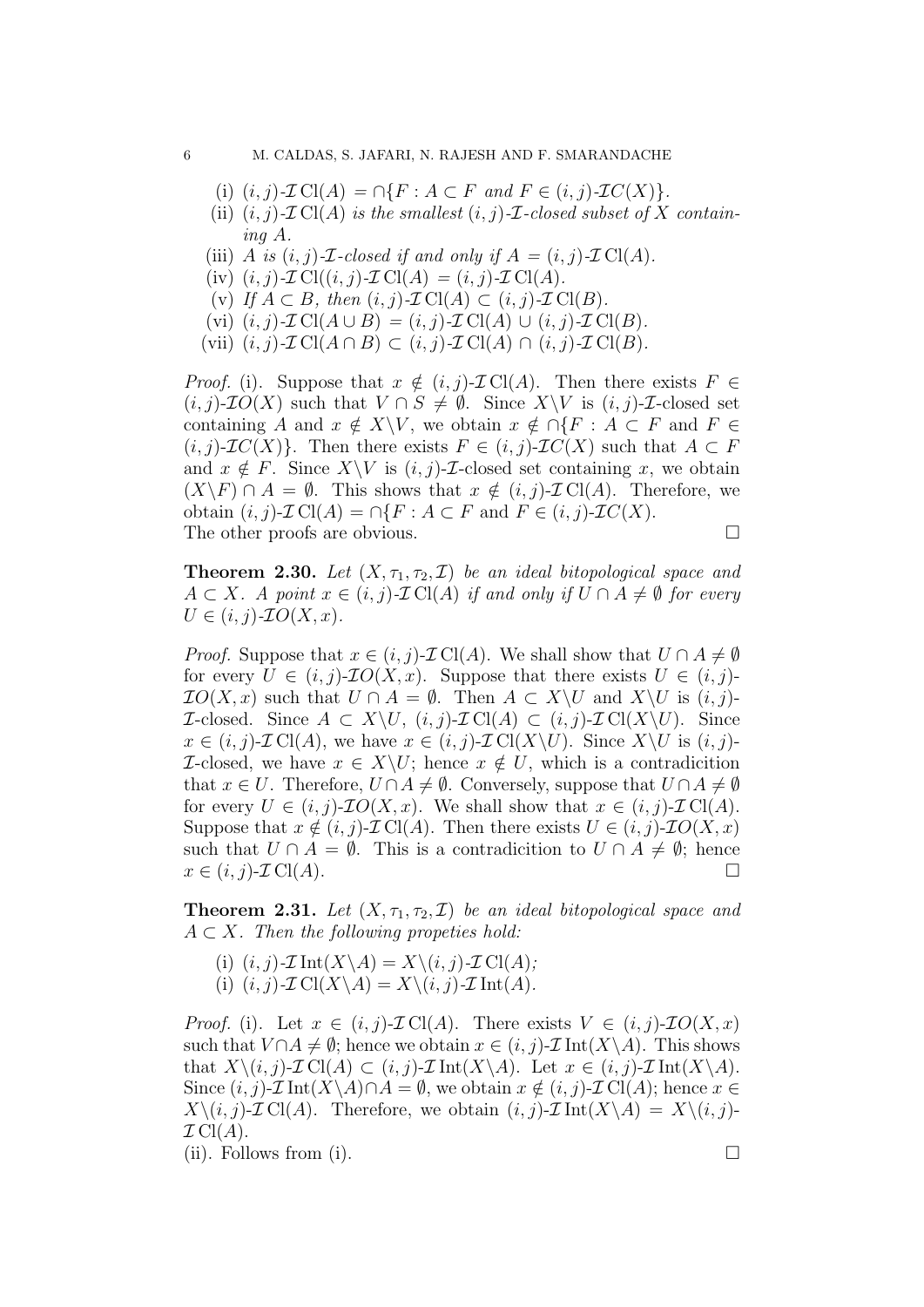**Definition 2.32.** A subset  $B_x$  of an ideal bitopological space  $(X, \tau_1, \tau_2, \mathcal{I})$ is said to be an  $(i, j)$ -*I*-neighbourhood of a point  $x \in X$  if there exists an  $(i, j)$ -*T*-open set U such that  $x \in U \subset B_x$ .

**Theorem 2.33.** A subset of an ideal bitopological space  $(X, \tau_1, \tau_2, \mathcal{I})$ is  $(i, j)$ -*T*-open if and only if it is an  $(i, j)$ -*T*-neighbourhood of each of its points.

*Proof.* Let G be an  $(i, j)$ -*T*-open set of X. Then by definition, it is clear that G is an  $(i, j)$ -*T*-neighbourhood of each of its points, since for every  $x \in G$ ,  $x \in G \subset G$  and G is  $(i, j)$ -*T*-open. Conversely, suppose G is an  $(i, j)$ -*T*-neighbourhood of each of its points. Then for each  $x \in G$ , there exists  $S_x \in (i, j)$ - $IO(X)$  such that  $S_x \subset G$ . Then  $G = \bigcup \{S_x : x \in G\}$ . Since each  $S_x$  is  $(i, j)$ -*T*-open and arbtrary union of  $(i, j)$ -*T*-open sets is  $(i, j)$ -*T*-open, *G* is  $(i, j)$ -*T*-open in  $(X, \tau_1, \tau_2, \mathcal{I})$ .

3.  $(i, j)$ - $I$ -continuous functions

**Definition 3.1.** A function  $f : (X, \tau_1, \tau_2, \mathcal{I}) \to (Y, \sigma_1, \sigma_2)$  is said to be  $(i, j)$ -*T*-continuous if for every  $V \in \sigma_i$ ,  $f^{-1}(V) \in (i, j)$ -*TO*(*X*).

**Remark 3.2.** Every  $(i, j)$ -*I*-continuous function is  $(i, j)$ -precontinuous but the converse is not true,in general.

Example 3.3. Let  $X = \{a, b, c\}, \tau_1 = \{\emptyset, \{a\}, \{c\}, \{a, c\}, X\}, \tau_2 =$  $\{\emptyset, \{b, c\}, X\}, \sigma_1 = \mathcal{P}(X), \sigma_2 = \{\emptyset, \{a\}, \{a, c\}, X\} \text{ and } \mathcal{I} = \{\emptyset, \{c\}\}.$ Then the identity function  $f : (X, \tau_1, \tau_2, \mathcal{I}) \to (X, \sigma_1, \sigma_2)$  is  $(1, 2)$ precontinuous but not  $(1, 2)$ - $\mathcal I$ -continuous, because  $\{c\} \in \sigma_1$ , but  $f^{-1}(\{c\})$  =  ${c} \notin (1, 2)$ - $IO(X)$ .

**Remark 3.4.** It is clear that  $(1, 2)$ -*I*-continuity and  $\tau_1$ -continuity (resp.  $\tau_2$ -continuity) are independent notions.

Example 3.5. Let  $X = \{a, b, c\}, \tau_1 = \{\emptyset, \{b\}, X\}, \tau_2 = \{\emptyset, \{a, b\}, X\},\$  $\sigma_1 = {\bar{\emptyset}, \{b\}, \{c\}, \{b, c\}, X}, \ \sigma_2 = {\emptyset, \{a\}, \{a, b\}, X} \ \text{and} \ {\mathcal{I}} = {\emptyset, \{b\}}.$ Then the identity function  $f : (X, \tau_1, \tau_2, \mathcal{I}) \to (X, \sigma_1, \sigma_2)$  is  $\tau_1$ -continuous but not  $(1, 2)$ -*T*-continuous, because  $\{b\} \in \sigma_1$ , but  $f^{-1}(\{b\}) = \{b\} \notin$  $(1, 2)$ - $IO(X)$ .

Example 3.6. Let  $X = \{a, b, c\}, \tau_1 = \{\emptyset, \{a, b\}, X\}, \tau_2 = \{\emptyset, \{a\}, \{a, b\}, X\},\$  $\sigma_1 = \{\emptyset, \{b\}, \{b, c\}, X\}, \sigma_2 = \{\emptyset, \{b, c\}, X\}$  and  $\mathcal{I} = \{\emptyset, \{b\}\}.$  Then the identity function  $f : (X, \tau_1, \tau_2, \mathcal{I}) \to (X, \sigma_1, \sigma_2)$  is  $(1, 2)$ -*L*-continuous but not  $\tau_1$ -continuous, because  $f^{-1}(\{a\}) = \{a\} \in (1,2)$ - $\mathcal{I}O(X)$ , but  ${a} \notin \sigma_1$ .

Example 3.7. Let  $X = \{a, b, c\}$ ,  $\tau_1 = \{\emptyset, \{a\}, \{a, c\}, X\}$ ,  $\tau_2 = \{\emptyset, \{b\}, \{c\}, \{b, c\}, X\}$ ,  $\sigma_1 = \{\emptyset, \{b, c\}, X\}, \sigma_2 = \{\emptyset, \{b\}, \{b, c\}, X\}$  and  $\mathcal{I} = \{\emptyset, \{c\}\}.$  Then the identity function  $f : (X, \tau_1, \tau_2, \mathcal{I}) \to (X, \sigma_1, \sigma_2)$  is  $\tau_2$ -continuous but not  $(1, 2)$ -*T*-continuous, because  $\{b\} \in \sigma_2$  but  $f^{-1}(\{b\}) = \{b\} \notin (1, 2)$ - $IO(X)$ .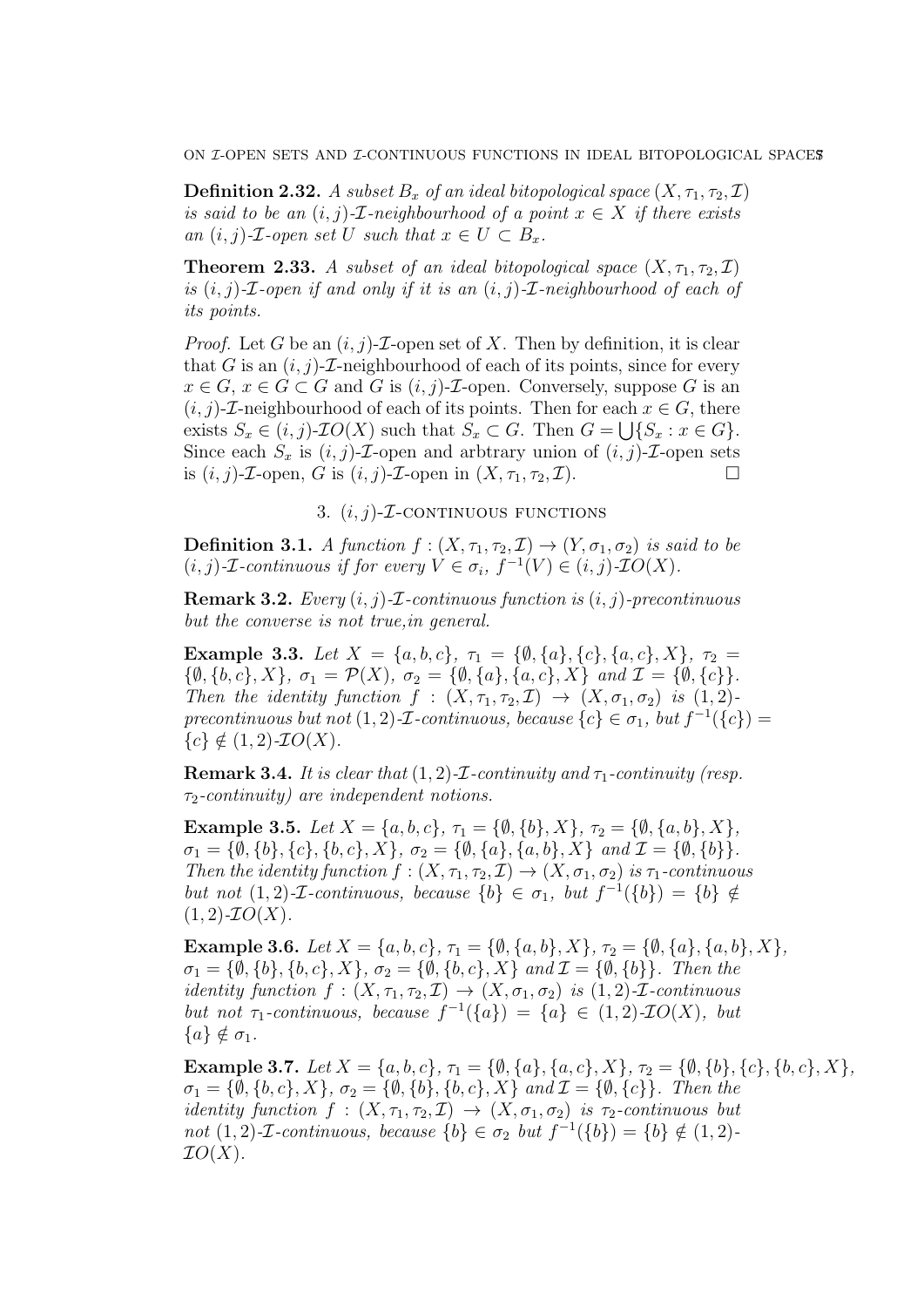Example 3.8. Let  $X = \{a, b, c\}, \tau_1 = \{\emptyset, \{a\}, \{c\}, \{a, c\}, X\}, \tau_2 =$  $\{\emptyset, \{b\}, \{b, c\}, X\}, \sigma_1 = \{\emptyset, \{a, c\}, X\}, \sigma_2 = \{\emptyset, \{b, c\}, X\}$  and  $\mathcal{I} =$  $\{\emptyset, \{c\}\}\$ . Then the identity function  $f : (X, \tau_1, \tau_2, \mathcal{I}) \to (X, \sigma_1, \sigma_2)$ is  $(1, 2)$ -*I*-continuous but not  $\tau_2$ -continuous, because  $\{a\} \notin \sigma_2$  but  $f^{-1}(\{a\}) = \{a\} \in (1,2)$ -*IO*(*X*).

**Theorem 3.9.** For a function  $f : (X, \tau_1, \tau_2, \mathcal{I}) \to (Y, \sigma_1, \sigma_2)$ , the following statements are equivalent:

- (i)  $f$  is pairwise  $\mathcal{I}$ -continuous;
- (ii) For each point x in X and each  $\sigma_i$ -open set F in Y such that  $f(x) \in F$ , there is a  $(i, j)$ -*T*-open set A in X such that  $x \in A$ ,  $f(A) \subset F$ ;
- (iii) The inverse image of each  $\sigma_i$ -closed set in Y is  $(i, j)$ -*T*-closed in  $X$ :
- (iv) For each subset A of X,  $f((i, j) \text{-} \mathcal{I} \text{Cl}(A)) \subset \sigma_i\text{-} \text{Cl}(f(A));$
- (v) For each subset B of Y,  $(i, j)$ - $\mathcal{I}Cl(f^{-1}(B)) \subset f^{-1}(\sigma_j\text{-}Cl(B));$
- (vi) For each subset C of Y,  $f^{-1}(\sigma_j\text{-Int}(C)) \subset (i, j)\text{-}\mathcal{I}\text{Int}(f^{-1}(C)).$

*Proof.* (i)⇒(ii): Let  $x \in X$  and F be a  $\sigma_i$ -open set of Y containing  $f(x)$ . By (i),  $f^{-1}(F)$  is  $(i, j)$ -*T*-open in X. Let  $A = f^{-1}(F)$ . Then  $x \in A$  and  $f(A) \subset F$ .

(ii)⇒(i): Let F be  $\sigma_j$ -open in Y and let  $x \in f^{-1}(F)$ . Then  $f(x) \in F$ . By (ii), there is an  $(i, j)$ -*T*-open set  $U_x$  in X such that  $x \in U_x$  and  $f(U_x) \subset F$ . Then  $x \in U_x \subset f^{-1}(F)$ . Hence  $f^{-1}(F)$  is  $(i, j)$ -*T*-open in X.

(i) $\Leftrightarrow$ (iii): This follows due to the fact that for any subset B of Y,  $f^{-1}(Y \backslash B) = X \backslash f^{-1}(B).$ 

(iii)⇒(iv): Let A be a subset of X. Since  $A \subset f^{-1}(f(A))$  we have  $A \subset$  $f^{-1}(\sigma_j\text{-Cl}(f(A)))$ . Now,  $(i, j)\text{-}\mathcal{I}\text{Cl}(f(A))$  is  $\sigma_j\text{-closed in }Y$  and hence  $f^{-1}(\sigma_j\text{-Cl}(A)) \subset f^{-1}(\sigma_j\text{-Cl}(f(A))),$  for  $(i, j)\text{-}\mathcal{I}\text{Cl}(A)$  is the smallest  $(i, j)$ -*T*-closed set containing A. Then  $f((i, j)$ -*T*Cl(A))  $\subset \sigma_j$ -Cl( $f(A)$ ). (iv)⇒(iii): Let F be any  $(i, j)$ -pre-*I*-closed subset of Y. Then  $f((i, j)$ - $\mathcal{I}\text{Cl}(f^{-1}(F))\subset (i,j)\text{-}\sigma_i\text{-}\text{Cl}(f(f^{-1}(F)))=(i,j)\text{-}\sigma_i\text{-}\text{Cl}(F)=F.$  Therefore,  $(i, j)$ - $\mathcal{I}$ Cl $(f^{-1}(F)) \subset f^{-1}(F)$ . Consequently,  $f^{-1}(F)$  is  $(i, j)$ - $\mathcal{I}$ closed in X.

(iv)⇒(v): Let B be any subset of Y. Now,  $f((i, j)$ - $\mathcal{I}$ Cl( $f^{-1}(B)$ ))  $\subset \sigma_i\text{-Cl}(f(f^{-1}(B))) \subset \sigma_i\text{-Cl}(B)$ . Consequently,  $(i, j)\text{-}\mathcal{I}\text{Cl}(f^{-1}(B)) \subset$  $f^{-1}(\sigma_i\text{-Cl}(B)).$ 

 $(v) \Rightarrow (iv)$ : Let  $B = f(A)$  where A is a subset of X. Then,  $(i, j)$ - $\mathcal{I}$ Cl $(A)$  $\subset (i, j)$ - $\mathcal{I}$  Cl $(f^{-1}(B)) \subset f^{-1}(\sigma_i$ -Cl $(B)) = f^{-1}(\sigma_i$ -Cl $(f(A)))$ . This shows that  $f((i, j) \text{-} \mathcal{I} \text{Cl}(A)) \subset \sigma_i\text{-} \text{Cl}(f(A)).$ 

(i)⇒(vi): Let B be a  $\sigma_j$ -open set in Y. Clearly,  $f^{-1}(\sigma_i$ -Int(B) is  $(i, j)$ -*T*open and we have  $f^{-1}(\sigma_i\text{-Int}(B)) \subset (i, j)\text{-}\mathcal{I}\text{Int}(f^{-1}\sigma_i\text{-Int}(B)) \subset (i, j)\text{-}$  $\mathcal{I}$ Int $(f^{-1}B)$ .

(vi)⇒(i): Let B be a  $\sigma_i$ -open set in Y. Then  $\sigma_i$ -Int(B) = B and  $f^{-1}(B)\setminus f^{-1}(\sigma_i\text{-Int}(B)) \subset (i,j)\text{-}\mathcal{I}\text{Int}(f^{-1}(B)).$  Hence we have  $f^{-1}(B)$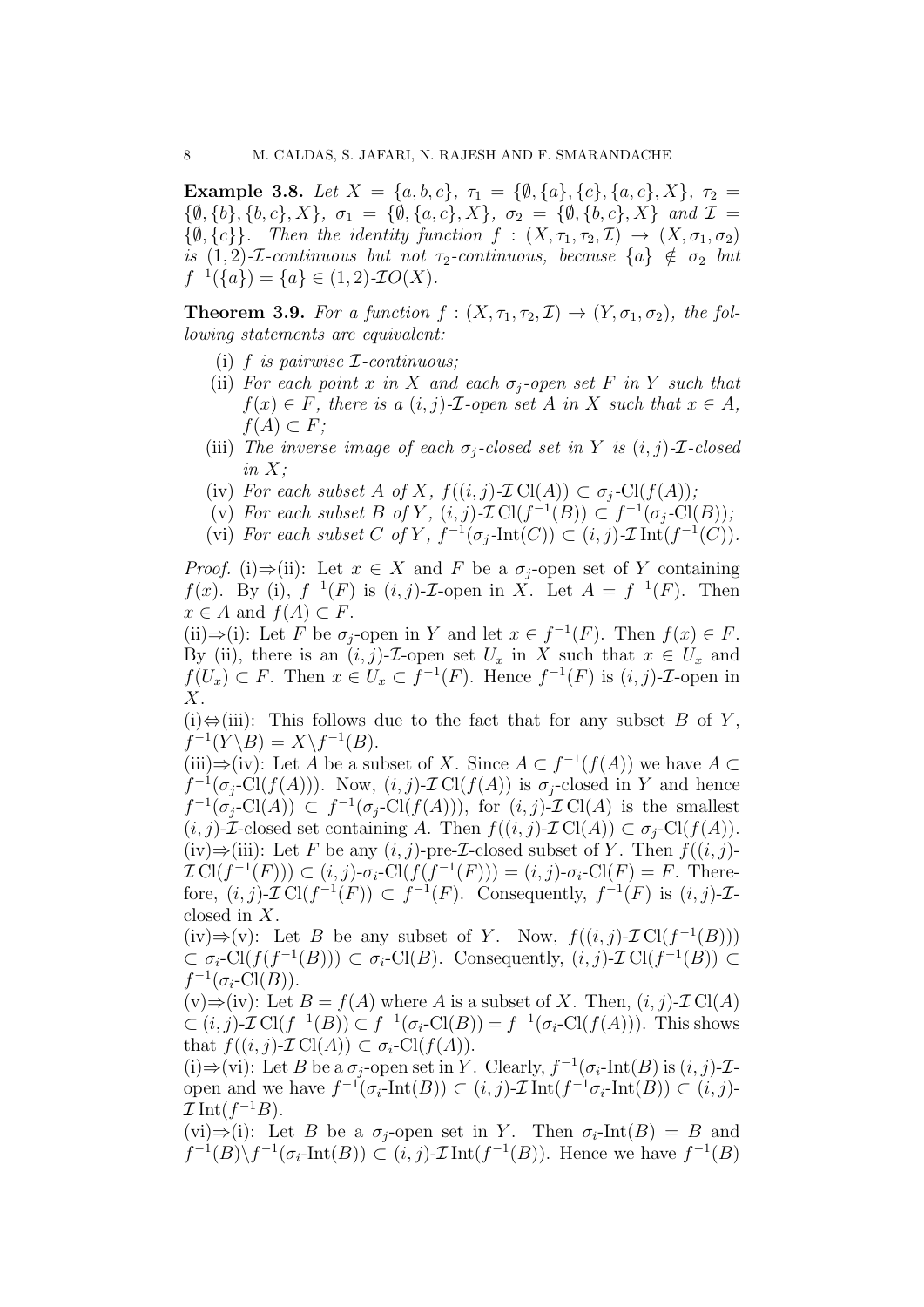$= (i, j)$ - $\mathcal{I}$ Int $(f^{-1}(B))$ . This shows that  $f^{-1}(B)$  is  $(i, j)$ - $\mathcal{I}$ -open in  $X.$ 

**Theorem 3.10.** Let  $f : (X, \tau_1, \tau_2, \mathcal{I}) \to (Y, \sigma_1, \sigma_2)$  be  $(i, j)$ -*I*-continuous and  $\sigma_i$ -open function, then the inverse image of each  $(i, j)$ - $\mathcal{I}$ -open set in Y is  $(i, j)$ -preopen in X.

*Proof.* Let A be  $(i, j)$ -*T*-open. Then  $A \subset \tau_i$ -Int $(A_j^*)$ . We have to prove  $f^{-1}(A)$  is  $(i, j)$ -preopen which implies  $f^{-1}(A) \subset \tau_i$ -Int $(\tau_j$ -Cl $(f^{-1}(A))$ ). For this,  $f(A) = f(\tau_i\text{-Int}(A_j^*)) = \tau_i\text{-Int}(f(\tau_i\text{-Int}(A_j^*))) \subset \tau_i\text{-Int}(f(A_j^*)),$  $A \subset f^{-1}(\tau_i\text{-Int}(f(A_j^*))) \subset \tau_i\text{-Int}(f^{-1}(\tau_i\text{-Int}(f(A_j^*))))_j^* \subset \tau_i\text{-Int}(A_j^*)_j^* \subset$  $\tau_i\text{-Int}(A_j^*)\subset \tau_i\text{-Int}(A\cup A_j^*)=\tau_i\text{-Int}(\tau_j\text{-Cl}^*(A)).$  Hence  $f^{-1}(A)\subset \tau_i$ Int $(\tau_j$ -Cl<sup>\*</sup> $(f^{-1}(A))$ ). Therefore,  $f^{-1}(A)$  is  $(i, j)$ -preopen in X.

**Theorem 3.11.** Let  $f : (X, \tau_1, \tau_2, \mathcal{I}) \to (Y, \sigma_1, \sigma_2)$  be  $(i, j)$ -*I*-continuous and  $f^{-1}(V_j^*) \subset (f^{-1}(V))_j^*$ , for each  $V \subset Y$ . Then the inverse image of each  $(i, j)$ - $\mathcal{I}$ -open set is  $(i, j)$ - $\mathcal{I}$ -open.

**Remark 3.12.** The composition of two  $(i, j)$ - $\mathcal{I}$ -continuous functions need not be  $(i, j)$ -*T*-continuous, in general.

Example 3.13. Let  $X = \{a, b, c\}$ ,  $\tau_i = \{\emptyset, \{a, b\}, X\}$ ,  $\tau_2 = \{\emptyset, \{a\}, \{a, b\}, X\}$ ,  $\sigma_1 = \{\emptyset, \{b\}, \{b, c\}, X\}, \sigma_2 = \{\emptyset, \{b, c\}, X\}, \gamma_1 = \{\emptyset, \{a\}, \{c\}, \{a, c\}, X\},$  $\gamma_2 = \{\emptyset, \{b, c\}, X\}, \mathcal{I} = \{\emptyset, \{b\}\}, \mathcal{J} = \{\emptyset, \{c\}\}$  and let the function  $f:(X,\tau_1,\tau_2,\mathcal{I})\rightarrow (Y,\sigma_1,\sigma_2)$  is defined by  $f(a)=b$ ,  $f(b)=a$  and  $f(c) = c$  and  $g : (Y, \sigma_1, \sigma_2, \mathcal{J}) \to (Z, \gamma_1, \gamma_2)$  is defined by  $g(a) = c$ ,  $g(b) = a$  and  $g(c) = a$ . It is clear that both f and g are  $(1, 2)$ -*T*continuous. However, the composition function  $q \circ f$  is not  $(1, 2)$ - $\mathcal{I}$ continuous, because  $\{a\} \in \gamma_1$ , but  $(g \circ f)^{-1}(\{a\}) = \{c\} \notin (1, 2)$ -*IO(X)*.

**Theorem 3.14.** Let  $f : (X, \tau_1, \tau_2, \mathcal{I}) \to (Y, \sigma_1, \sigma_2)$  and  $g : (Y, \sigma_1, \sigma_2, \mathcal{J}) \to$  $(Z, \mu_1, \mu_2)$ . Then  $g \circ f$  is  $(i, j)$ -*T*-continuous, if f is  $(i, j)$ -*T*-continuous and g is  $\sigma_i$ -continuous.

*Proof.* Let  $V \in \mu_j$ . Since g is  $\mu_j$ -continuous, then  $g^{-1}(V) \in \sigma_j$ . On the other hand, since f is  $(i, j)$ -*T*-continuous, we have  $f^{-1}(g^{-1}(V)) \in (i, j)$ - $IO(X)$ . Since  $(g \circ f)^{-1}(V) = f^{-1}(g^{-1}(V))$ , we obtain that  $g \circ f$  is  $(i, j)$ - $\mathcal{I}$ -continuous.

4.  $(i, j)$ -*T*-OPEN AND  $(i, j)$ -*T*-CLOSED FUNCTIONS

**Definition 4.1.** A function  $f : (X, \tau_1, \tau_2) \rightarrow (Y, \sigma_1, \sigma_2, \mathcal{I})$  is said to be:

- (i) pairwise  $\mathcal{I}\text{-open}$  if  $f(U)$  is a  $(i, j)\text{-}\mathcal{I}\text{-open}$  set of Y for every  $\tau_i$ -open set U of X.
- (ii) pairwise *I*-closed if  $f(U)$  is a  $(i, j)$ -*I*-closed set of Y for every  $\tau_i$ -closed set U of X.

**Proposition 4.2.** Every  $(i, j)$ -*I*-open function is  $(i, j)$ -preopen function but the converse is not true in general.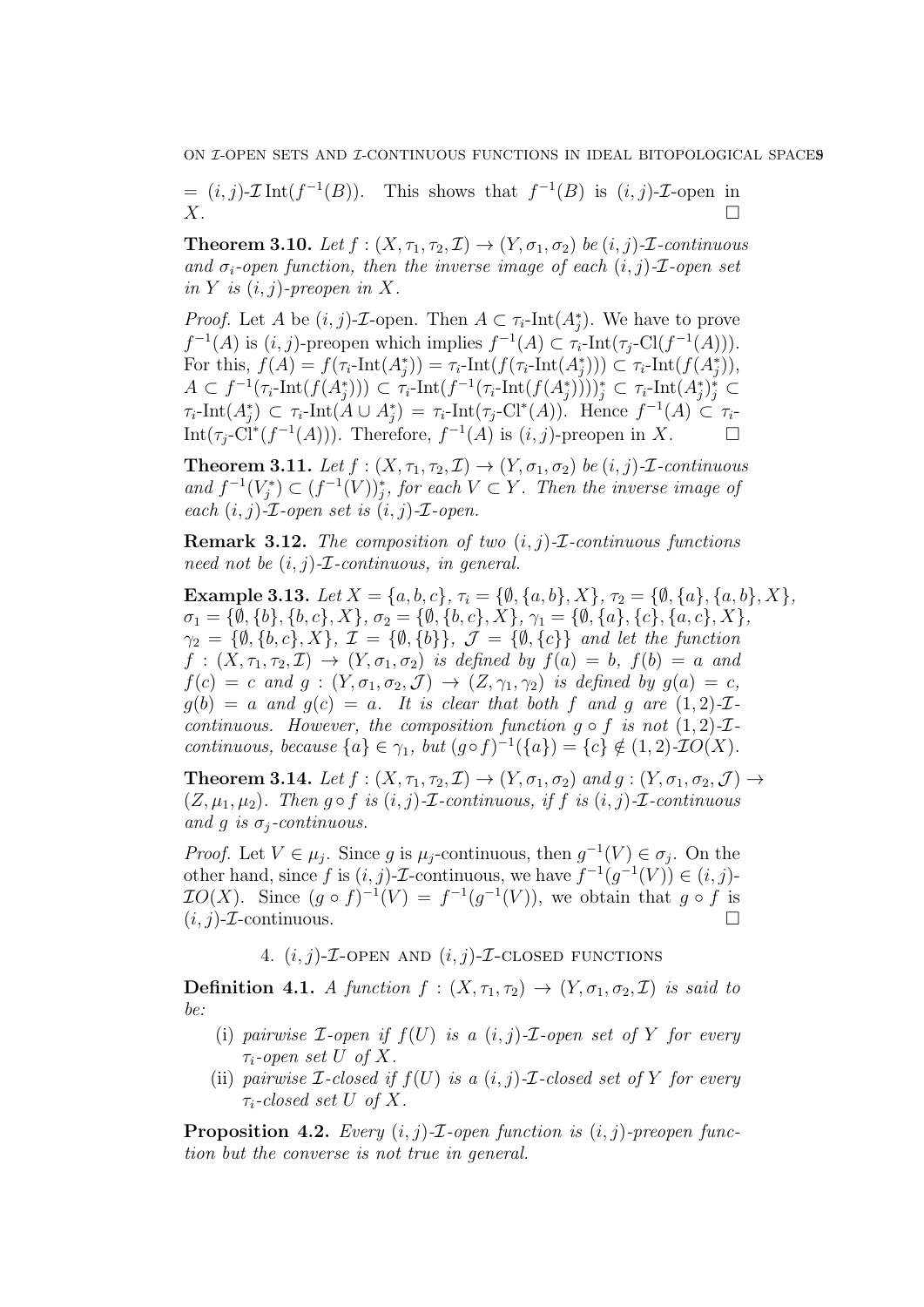Example 4.3. Let  $X = \{a, b, c\}, \tau_1 = \{\emptyset, \{a\}, \{b, c\}, X\}, \tau_2 = \{\emptyset, \{b\}, \{a, b\}, \{b, c\}, X\},\$  $\sigma_1 = \{\emptyset, \{a\}, X\}, \sigma_2 = \{\emptyset, \{b\}, \{c\}, \{b, c\}, X\}$  and  $\mathcal{I} = \{\emptyset, \{a\}\}.$  Then the function  $f : (X, \tau_1, \tau_2) \to (X, \sigma_1, \sigma_2, \mathcal{I})$  is defined by  $f(a) = b$ ,  $f(b) = a$  and  $f(c) = c$  is (1,2)-preopen but not (1,2)-*I*-open, because  ${a} \notin \tau_1$ , but  $f({a}) = {b} \notin (1, 2)$ -*IO(Y)*.

**Remark 4.4.** Each of  $(i, j)$ -*I*-open function and  $\tau_i$ -open function are independent.

Example 4.5. Let  $X = \{a, b, c\}$ ,  $\tau_1 = \{\emptyset, \{b\}, \{b, c\}, X\}$ ,  $\tau_2 = \{\emptyset, \{b, c\}, X\}$ ,  $\sigma_1 =$  $\{\emptyset, \{a\}, \{a, b\}, X\}, \sigma_2 = \{\emptyset, \{a\}, \{a, c\}, X\} \text{ and } \mathcal{I} = \{\emptyset, \{b\}\} \text{ on } Y.$ Then the identity function  $f : (X, \tau_1, \tau_2) \to (X, \sigma_1, \sigma_2, \mathcal{I})$  is  $(1, 2)\text{-}\mathcal{I}$ open function but not  $\tau_1$ -open, because  $\{a\} \notin \tau_1$ , but  $f(\{a\}) = \{a\} \in$  $(1, 2)$ - $IO(Y)$ .

Example 4.6. Let  $X = \{a, b, c\}, \tau_1 = \{\emptyset, \{a\}, \{b, c\}, X\}, \tau_2 = \{\emptyset, \{b, c\}, X\},\$  $\sigma_1 = \{\emptyset, \{a\}, \{c\}, \{a, c\}, X\}, \sigma_2 = \{\emptyset, \{b\}, \{c\}, \{b, c\}, X\}$  and  $\mathcal{I} =$  $\{\emptyset, \{c\}\}\$ on Y. Then the identity function  $f: (X, \tau_1, \tau_2) \to (X, \sigma_1, \sigma_2, \mathcal{I})$ is defined by  $f(a) = b = f(b)$  and  $f(c) = c$  is  $\tau_1$ -open but not  $(1, 2)$ - $\mathcal{I}$ open function, because  $\{a\} \in \tau_1$ , but  $f(\{a\}) = \{b\} \notin (1, 2)\text{-}IO(Y)$ .

**Theorem 4.7.** For a function  $f : (X, \tau_1, \tau_2) \to (Y, \sigma_1, \sigma_2, \mathcal{I})$ , the following statements are equivalent:

- (i) f is pairwise  $\mathcal{I}\text{-open}$ ;
- (ii)  $f(\tau_i\text{-Int}(U)) \subset (i, j)\text{-}\mathcal{I}\text{Int}(f(U))$  for each subset U of X;
- (iii)  $\tau_i$ -Int $(f^{-1}(V)) \subset f^{-1}((i,j)$ - $\mathcal I$ Int $(V)$ ) for each subset V of Y.

*Proof.* (i)  $\Rightarrow$  (ii): Let U be any subset of X. Then  $\tau_i$ -Int(U) is a  $\tau_i$ open set of X. Then  $f(\tau_i\text{-Int}(U))$  is a  $(i, j)\text{-}\mathcal{I}\text{-open}$  set of Y. Since  $f(\tau_i\text{-Int}(U)) \subset f(U), f(\tau_i\text{-Int}(U)) = (i, j)\text{-}\mathcal{I}\operatorname{Int}(f(\tau_i\text{-Int}(U))) \subset (i, j)\text{-}$  $\mathcal{I}$ Int $(f(U))$ .

 $(ii) \Rightarrow (iii)$ : Let V be any subset of Y. Then  $f^{-1}(V)$  is a subset of X. Hence  $f(\tau_i\text{-Int}(f^{-1}(V))) \subset (i, j)\text{-}\mathcal{I}\text{Int}(f(f^{-1}(V))) \subset (i, j)\text{-}\mathcal{I}\text{Int}(V)$ . Then  $\tau_i$ -Int $(f^{-1}(V)) \subset f^{-1}(f(\tau_i\text{-Int}(f^{-1}(V)))) \subset f^{-1}((i,j)\text{-}\mathcal{I}\text{Int}(V)).$  $(iii) \Rightarrow (i)$ : Let U be any  $\tau_i$ -open set of X. Then  $\tau_i$ -Int $(U) = U$  and  $f(U)$  is a subset of Y. Now,  $V = \tau_i\text{-Int}(V) \subset \tau_i\text{-Int}(f^{-1}(f(V))) \subset$  $f^{-1}((i, j) \text{-} \mathcal{I} \text{Int}(f(V)))$ . Then  $f(V) \subset f(f^{-1}((i, j) \text{-} \mathcal{I} \text{Int}(f(V)))) \subset$  $(i, j)$ - $\mathcal{I}$  Int $(f(V))$  and  $(i, j)$ - $\mathcal{I}$  Int $(f(V)) \subset f(V)$ . Hence  $f(V)$  is a  $(i, j)$ - $\mathcal I$ -open set of Y; hence f is pairwise  $\mathcal I$ -open.

**Theorem 4.8.** Let  $f : (X, \tau_1, \tau_2) \to (Y, \sigma_1, \sigma_2, \mathcal{I})$  be a function. Then f is a pairwise  $\mathcal{I}\text{-closed function if and only if for each subset }V$  of X,  $(i, j)$ - $\mathcal{I}$  Cl $(f(V)) \subset f(\tau_i \text{Cl}(V))$ .

*Proof.* Let f be a pairwise  $\mathcal{I}$ -closed function and V any subset of X. Then  $f(V) \subset f(\tau_i\text{-Cl}(V))$  and  $f(\tau_i\text{-Cl}(V))$  is a  $(i, j)\text{-}\mathcal{I}\text{-closed set}$ of Y. We have  $(i, j)$ - $\mathcal{I}$  Cl $(f(V)) \subset (i, j)$ - $\mathcal{I}$  Cl $(f(\tau_i\text{-Cl}(V))) = f(\tau_i\text{-}$ Cl(V)). Conversely, let V be a  $\tau_i$ -open set of X. Then  $f(V) \subset (i, j)$ - $\mathcal{I}$  Cl(f(V))  $\subset$  f( $\tau_i$ -Cl(V)) = f(V); hence f(V) is a  $(i, j)$ - $\mathcal{J}$ -closed subset of Y. Therefore, f is a pairwise *I*-closed function.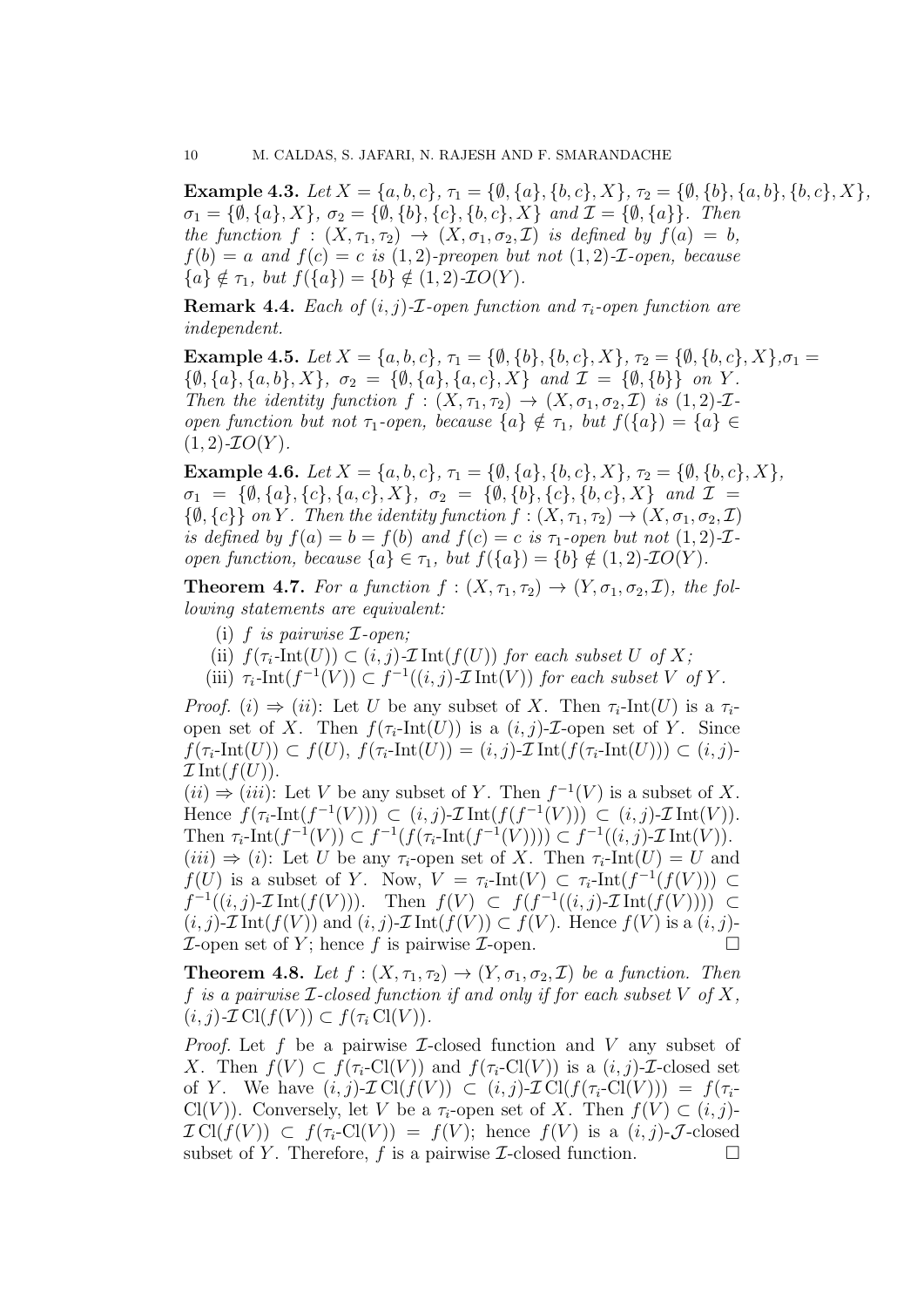**Theorem 4.9.** Let  $f : (X, \tau_1, \tau_2) \to (Y, \sigma_1, \sigma_2, \mathcal{I})$  be a function. Then f is a pairwise  $\mathcal{I}\text{-closed function if and only if for each subset }V$  of  $Y$ .  $f^{-1}((i, j) \text{-} \mathcal{I} \text{Cl}(V)) \subset \tau_i\text{-} \text{Cl}(f^{-1}(V)).$ 

*Proof.* Let V be any subset of Y. Then by Theorem 4.8,  $(i, j)$ - $\mathcal{I}$  Cl(V)  $\subset$  $f(\tau_i\text{-Cl}(f^{-1}(V)))$ . Since f is bijection,  $f^{-1}((i,j)\text{-}\mathcal{I}\text{Cl}(V)) = f^{-1}((i,j)\text{-}$  $\mathcal{I} \text{Cl}(f(f^{-1}(V)))) \subset f^{-1}(f(\tau_i\text{-Cl}(f^{-1}(V)))) = \tau_i\text{-Cl}(f^{-1}(V)).$  Conversely, let U be any subset of X. Since f is bijection,  $(i, j)$ - $\mathcal{I}$  Cl( $f(U)$ ) =  $f(f^{-1}((i, j) \text{-} \mathcal{I} \text{Cl}(f(U))) \subset f(\tau_i\text{-} \text{Cl}(f^{-1}(f(U)))) = f(\tau_i\text{-} \text{Cl}(U))$ . Therefore, by Theorem 4.8, f is a pairwise  $\mathcal{I}\text{-closed function.}$ 

**Theorem 4.10.** Let  $f : (X, \tau_1, \tau_2) \to (Y, \sigma_1, \sigma_2, \mathcal{I})$  be a pairwise  $\mathcal{I}$ open function. If V is a subset of Y and U is a  $\tau_i$ -closed subset of X containing  $f^{-1}(V)$ , then there exists a  $(i, j)$ - $\mathcal{I}$ -closed set F of Y containing V such that  $f^{-1}(F) \subset U$ .

*Proof.* Let V be any subset of Y and U a  $\tau_i$ -closed subset of X containing  $f^{-1}(V)$ , and let  $F = Y \setminus (f(X \setminus V))$ . Then  $f(X \setminus V) \subset f(f^{-1}(X \setminus V))$  ⊂  $X\setminus V$  and  $X\setminus U$  is a  $\tau_i$ -open set of X. Since f is pairwise  $\mathcal{I}$ -open,  $f(X\setminus U)$  is a  $(i, j)$ -*T*-open set of Y. Hence F is an  $(i, j)$ -*T*-closed set of  $Y$  and  $f^{-1}(F) = f^{-1}(Y \setminus (f(X \setminus U)) \subset U$ .

**Theorem 4.11.** Let  $f : (X, \tau_1, \tau_2) \rightarrow (Y, \sigma_1, \sigma_2, \mathcal{I})$  be a pairwise  $\mathcal{I}$ closed function. If V is a subset of Y and U is a open subset of X containing  $f^{-1}(V)$ , then there exists  $(i, j)$ -*T*-open set F of Y containing V such that  $f^{-1}(F) \subset U$ .

*Proof.* The proof is similar to the Theorem 4.10.

### **REFERENCES**

- [1] M. E. Abd El-Monsef, E. F. Lashien and A. A. Nasef, On I-open sets and I-continuous functions, Kyungpook Math. J., 32(1992), 21-30.
- [2] F. G. Arenas, J. Dontchev, M. L. Puertas, Idealization of some weak separation axioms, Acta Math. Hungar. 89 (2000), no. 1-2, 47-53.
- [3] S. Bose, Semiopen sets, semi continuity and semiopen mappings in bitopological spaces, Bull. Cal. Math. Soc., 73(1981), 237-246.
- [4] M. Caldas, S. Jafari and N. Rajesh, Preopen sets in ideal Bitopological spaces, Bol. Soc. Parana. Mat. (3) 29 (2011), no. 2, 61-68.
- [5] M. Caldas, S. Jafari and N. Rajesh, Some fundamental properties of β-open sets in ideal bitopological spaces, Eur. J. Pure Appl. Math. 6 (2013), no. 2, 247-255.
- [6] A. I. El-Maghrabi, M. Caldas, S. Jafari, R. M. Latif, A. Nasef, N. Rajesh and S. Shanthi, *Properties of ideal bitopological*  $\alpha$ -open sets, Dedicated to Prof. Valeriu Popa on the occasion of his 80th birthday, Journal of scientific studies and research series, Mathematics and Informatics, Romania (to appear)
- [7] J. Dontchev, M. Ganster, On compactness with respect to countable extensions of ideals and the generalized Banach category theorem, Third Iberoamerican Conference on Topology and its Applications (Valencia, 1999). Acta Math. Hungar. 88 (2000), no. 1-2, 53-58.
- [8] J. Dontchev, M. Ganster and T. Noiri, Unified operation approach of generalized closed sets via topological ideals, Math. Japonica 49 (3) (1999), 395-401.